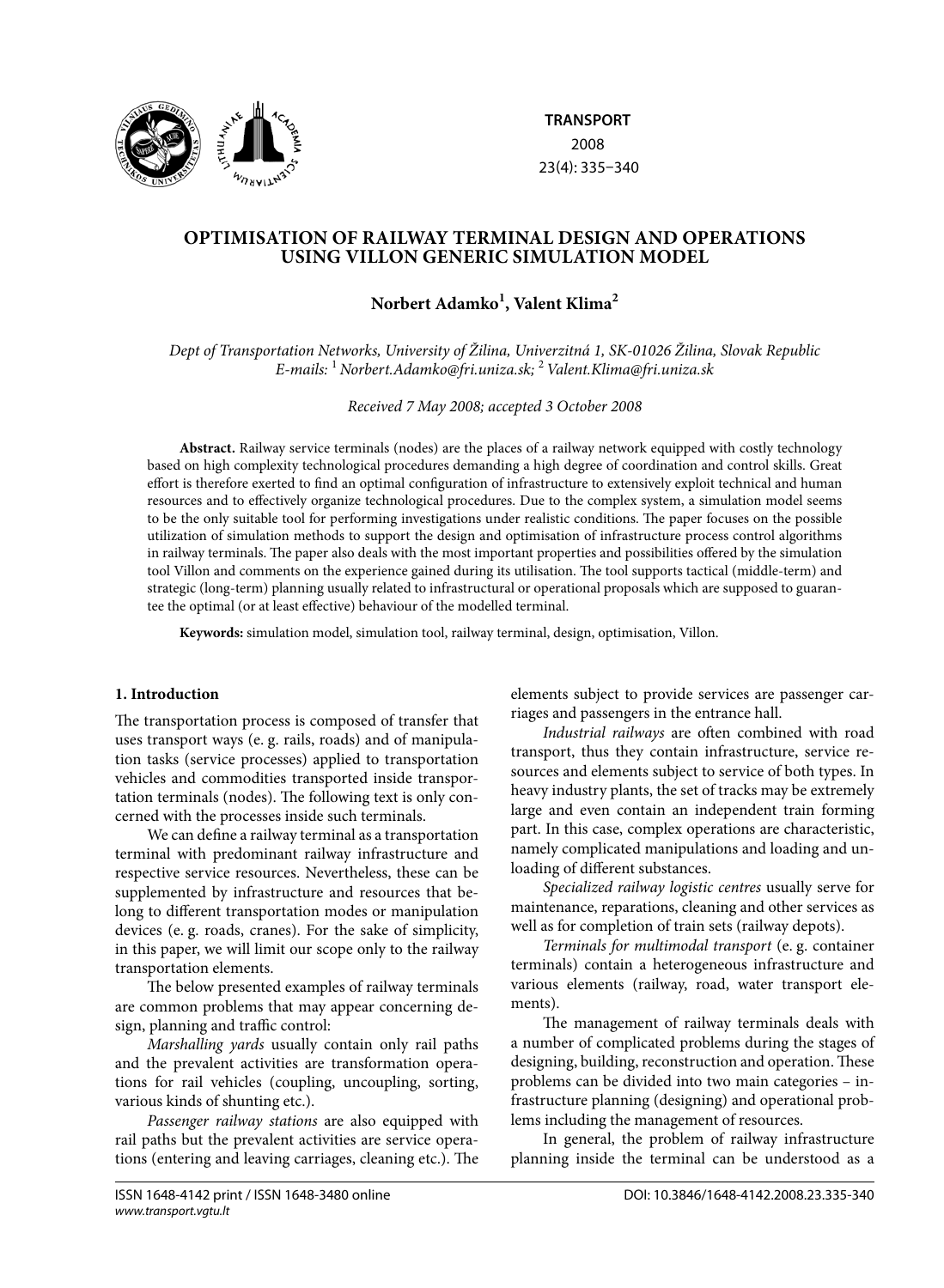need to answer the question 'Which elements the infrastructure should be composed of and how to integrate these elements into the system?' The question is important concerning the implementation of long-term strategic plans and taking an effort to make the existing terminal operation more efficient.

The problems of infrastructure design and operation obviously cannot be separated – infrastructure is based on the effectiveness of operations executed on infrastructure.

Simulation is supposed to be the most (and possibly the only one) suitable method for evaluating the efficiency of processes in such complex and mostly stochastic systems. The main principles of simulation and possible utilization to solve the problems of railway terminals are discussed in Chapter 2. To consider specific problems, further text concentrates on the simulation tool Villon and the features and experience obtained during the process of tool exploitation.

# **2. Utilizing Simulation**

Simulation presents a technique that supports the analysis, proposal and optimization of real systems (Kavička *et al.* 2005; Kavička and Klima 2005; Jennings 2001) in the following steps:

- substitution of the real system by the simulation model;
- experimentation on the simulation model through discovering its properties, behaviour and reaction to different conditions;
- application of the obtained results to the real sys-• tem (existing or planned).

The following issues belong to the most typical problems of railway terminals being solved utilizing simulation techniques:

*Changes in inbound flows.* Using a simulation model, terminal operation can be determined and evaluated before the inbound flows of trains, wagons, goods or passengers have been actually changed. Changes in the inbound flows usually result from modifications to the railway network or terminal surroundings that can be described as follows:

- Reduction, increase or structural changes in the inbound flows due to customer interests (e. g. increased production in a production facility).
- Changes in the network technology introducing a new timetable. A typical task for a simulation model in this context is the modelling and examination of operational conditions in a terminal before introducing a new timetable.
- Changes in the network infrastructure (e. g. decisions on the discontinuation or restriction of work in another terminal) can also result in changes in the inbound flows and make necessary the examination of the operational processes in a terminal. •

*Cost savings through an optimum use of resources.* The allocation of staff and shunting engines can be optimised using simulation techniques. Not only capacity utilisation can be considerably improved but also the amount of resources can be reduced.

*Rationalisation of technological processes.* A possibility of optimizing terminal operation without the need for expensive infrastructural measures is the introduction of new technological procedures (e. g. the simultaneous formation of outgoing trains or parallel humping in a marshalling yard) as well as the execution of a higher number of operations in parallel. Using simulation, the effectiveness of these procedures can be investigated before implementing them in reality.

*Infrastructure maintenance planning.* Simulation is suitable for preparing necessary operational modifications during the maintenance of a terminal and scheduling maintenance work.

*Reconstructing and configuring terminal infrastructure.* The reconstruction of infrastructure is a very complicated and expensive intervention in the process of operating a terminal. Reconstruction activities may comprise the reduction, exchange or amplification of tracks, retarders or safety equipment. Today, it is hardly conceivable that management takes a decision on infrastructural adaptations without investigation into resulting consequences using a simulation model. Simulation is an effective and tried-and-tested tool for an objective verification of decisions. If the decision on reconstruction has already been taken, the individual stages can be planned and the operational processes affected by the infrastructural measures during each stage can be examined through simulation experiments. Certainly, the above discussed information can also be attributed to the configuration and installation of a new terminal.

*Verification and improvement of operation control strategies.* A valuable feature of some simulation models is their capability to co-operate with the user during a simulation run. The user (e. g. the dispatcher) can define problems s/he wants to solve on his/her own during the simulation of operation. The simulation model should permit him/her to trace and evaluate the consequences of made decisions. Therefore, the user is able to examine the suitability of different operational control strategies. This cooperational feature of the simulation tool also proves to be very advantageous in training managing staff.

*Management of crisis situations.* The railway network and its junctions may also be exposed to different critical situations (crises) not ascribable to certain management decisions but to the failure of human or technical factors or natural events. Such crisis situations may affect a part of or the entire railway terminal and result in considerable changes in the inbound flows or affect infrastructure, reduce the availability of resources or impose changes in the operation control of the terminal (e. g. by changing priorities). A typical property of the above-mentioned crisis situations is that they can only be dealt with after their occurrence and the financial damages are high. The simulation tool is an ideal mean for evaluating similar 'scenarios' to determine operation control strategy for individual exceptional situations to be expected.

Villon is a universally suitable, proven simulation tool that supports the creation of simulation models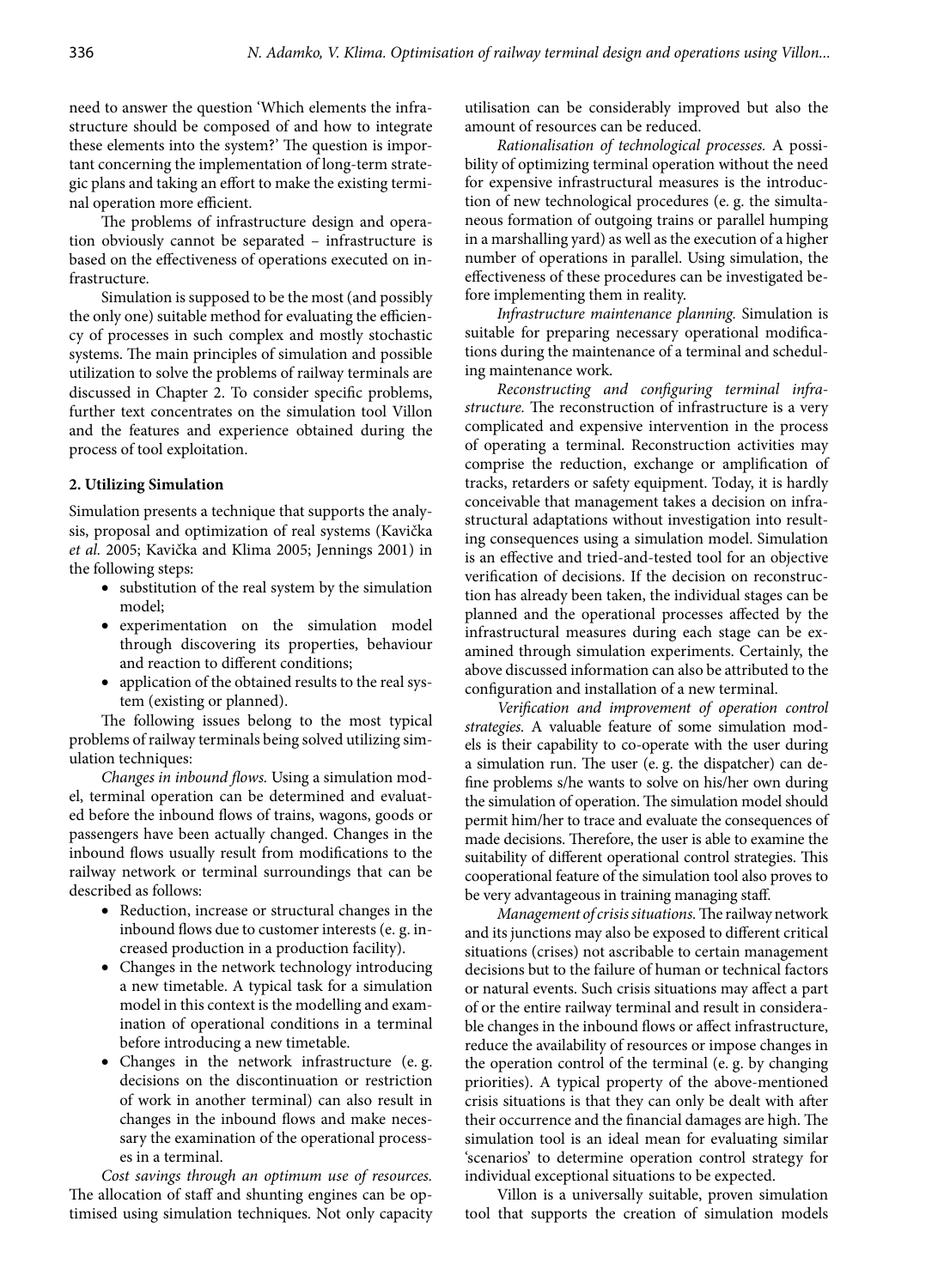used for finding solutions to the above mentioned problems encountered in the railway terminals. The following part of the text discusses some features of the Villon simulation tool and the process of creating the simulation model.

# **3. Simulation Tool Villon**

Villon is a generic simulation model that supports the microscopic modelling of various types of transportation logistic terminals containing railway and road infrastructures (e. g. marshalling yards, railway passenger stations, factories, train care centres, depots, airports etc.). When applying Villon, the users are able to create the detailed simulation models of terminal operation, define simulation scenarios, make experiments on the model and evaluate the results of simulation runs in one integrated user-friendly environment.

In comparison with other available simulation tools used for modelling railway operation like RASIM (HACON n.d.), RailSys (Benfeldt *et al.* 2000) or Open-Track (Nash and Hürlimann 2004), Villon offers the users more precise modelling and visualization of infrastructure (no schematic approach), a detailed modelling of personnel and engine activities as well as the possibility of modelling railway and road traffic in a single model to examine mutual interference. On the other hand, due to its focus on modelling terminal operation, Villon lacks support for modelling large-scale railway networks or timetable creation abilities.

# **4. Building a Simulation Model**

The elements of the railway terminal can be divided into three subsystems according to their role in the system: resource subsystem, customer subsystem, control subsystem. The same structure is also reflected in the Villon simulation model.

## **4.1. Resource Subsystem**

*Stable (fixed) resources* are all sources not changing their location in the process. This subsystem is also called infrastructure. A set of tracks, a signalling system and an interlocking system can be distinguished as the parts of modelling infrastructure.

The set of tracks consists of the track sections of different lengths (tracks and switches). We can further distinguish between tracks used for attending trains (service tracks, fixed servers) and exchange tracks that serve for connecting service tracks (e. g. switches).

Signalling and interlocking systems are modelled accurately and have the same function in the model as in the real terminal.

The model of infrastructure subsystem is created by the user in RED editor utilizing AutoCAD. DXF files or scanned paper plans as an input (Fig. 1). The model reflects the real shape and placement of the elements inside the terminal i.e. it is not a schematic plan. The definition of infrastructure is a crucial part of input data for the simulation programme.



**Fig. 1.** Definition of infrastructure in RED editor

*Mobile resources* of a railway terminal are the elements able to change their location in time.

The examples of mobile resources are shunting locomotives and personnel. When shunting locomotive transfer sets of wagons, the personnel execute various tasks such as technical inspection, brake inspection, coupling, commercial traffic inspection etc.

Resources specialize in different professions – each of those represents the ability of a resource to execute a defined task. An integrated editor of mobile elements permits the user to define all important properties of any resource as well as their composition corresponding to real terminal configuration.

## **4.2. Customer Subsystem**

The elements (objects) to be served are represented in the model by trains or by the parts of trains. The service they are subject to is for example technical inspection, shunting of a set of wagons etc.

The arrival of customers into the terminal is modelled by the input generator allowing the modification of parameters corresponding to the time schedule and to train composition. The documents needed for acquiring necessary data are timetable for goods trains and the wagon lists of the inbound trains. The data can be statistically processed and probability distribution tables can be created for each relevant train characteristic. Another way of modelling the input flow is to precisely reflect the real situation by means of the exact definition of every train composition and parameters (arrival time, train groups, type etc.).

#### **4.3. Control Subsystem**

Finally, the control subsystem consists of the elements modelling the following activities:

- decision making activities of dispatchers in the terminal;
- execution of obligatory technological procedures in customer's attendance.

Modelling the decision making activities of dispatchers is a very complicated problem belonging to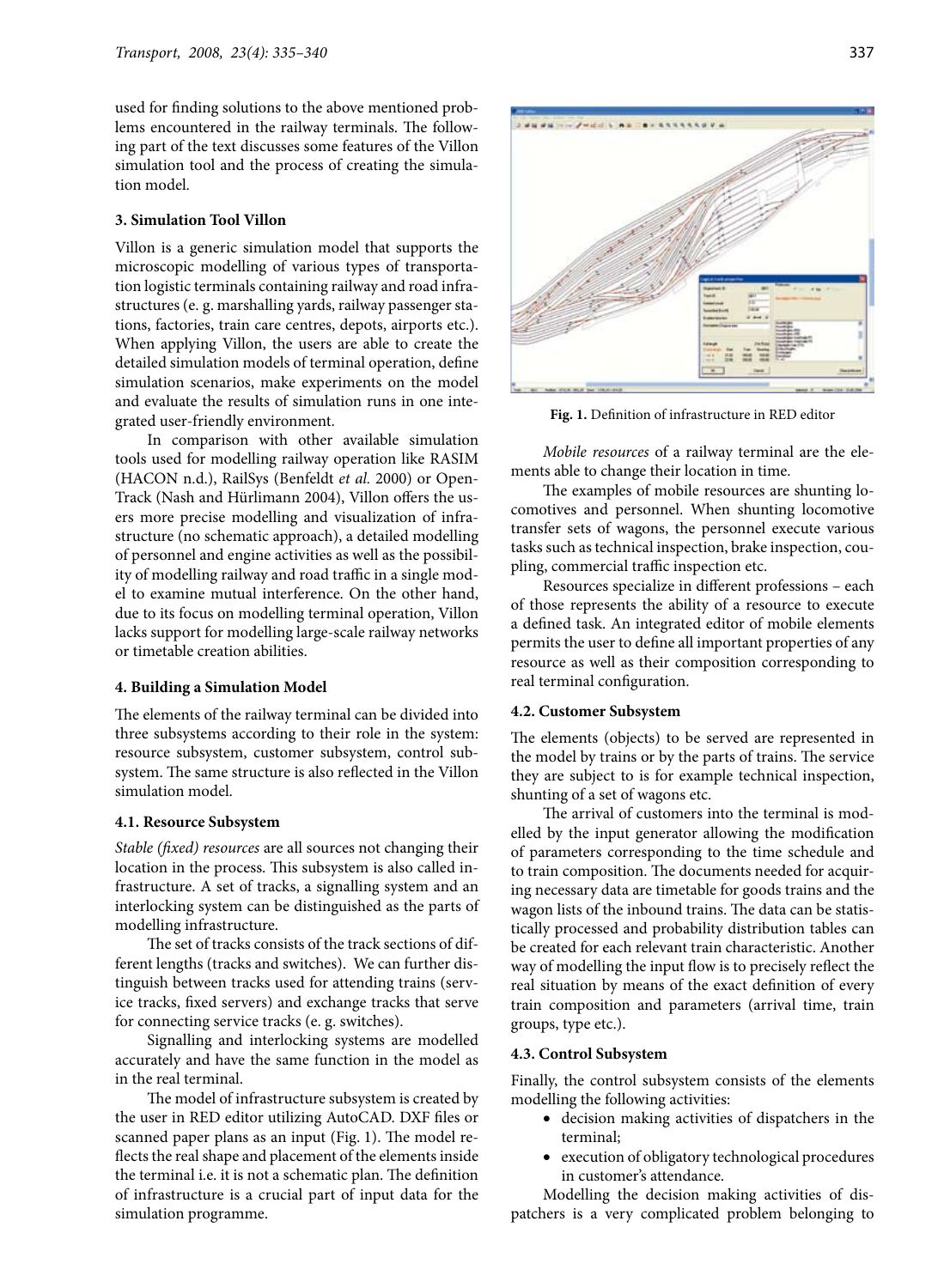the field of artificial intelligence. The decision making algorithms should simulate work of an intelligent dispatcher and be ready to easily change them. For this purpose (among others), the authors have developed an agent based simulation architecture ABAsim, a detailed description of its properties of which can be found in Kavička *et al.* (2007). This architecture allows the definition of decision making mechanisms by means of specialised coloured Petri nets (Žarnay 2004).

The technological procedures of serving customers are defined in a form of a flowchart by the user while creating a model. Flowcharts are composed of activities that represent single tasks executed during serving customers (e. g. loading, resource assignment, brake testing etc.). Flowcharts define the succession and mutual dependence of activities in the service process. The defined parameterized activities are reusable and can be used in a more than one flowchart. Flowcharts are created in a comfortable graphical editor (Fig. 2) with support for automatic validation of the entered flowcharts (guarding required succession of some activities and appropriate resource handling). The ready flowchart is then assigned to a customer (e. g. a train or truck). Once defined, the flowchart can be reused – the same flowchart can be applied to different customers with the same attendance procedure.



**Fig. 2.** An example of a flowchart defining the procedure of serving a customer

# **5. Experimentation with the Simulation Model**

The properties of the model are derived from the needs which are supposed to be satisfied by using it. The model may serve for investigating the variants of infrastructure configuration, service resources, technological procedures, decision making and even control strategies. This means that the model allows investigating terminal properties under any circumstances (conditions, parameters) defined as a scenario. It permits to evaluate the changes in the environment of railway terminal (seasonal influence, exceptional situations due to e. g. strikes or weather, cancelling or changing capacity of other terminals etc.).

The model is capable to serve for investigating any railway terminal a high degree of flexibility of which supplies the user with the possibility of modelling a broad scope of situations without the need for computer programme modification and permits investigating the system at different levels of detail including the highest ones.

Villon enables a close interactive cooperation between the model and the user – experimenter, mainly in decision making. Graphical output and the possibility of animation (in 2D or 3D view) are supported. The model supplies the user with the information on the state of the system and its statistical development during the simulation run. Also, a broad palette of post-simulation statistical and other information on the system is given and the possibility of adding new items to the palette is offered.

## **5.1. Setting a Scenario for the Simulation Run**

Setting generalized parameters for a real terminal is called setting a scenario for a simulation run (Fig. 3). The user can easily do it choosing one item of each kind from the menu of terminal elements. The scenario that was created by the user is named and stored in the database of scenarios. Each simulation run then follows a selected scenario.



**Fig. 3.** The structure of the railway terminal simulation scenario

A degree of freedom in scenario setting characterizes a degree of model flexibility. This is one of the most appreciated properties of the model, and therefore a special attention has been paid to it. First, the user can select any variant of infrastructure as a basis for modelling dynamic processes in the prepared simulation run. Similarly, a particular set of locomotives and personnel can be selected.

Besides, a particular input flow situation is chosen, for example, we may set the statistical characteristics of inbound trains for any day of a week. By selecting a technology procedure into the scenario, a user chooses the way of different types of trains. For example, in the marshalling yard, one technology procedure attends departing trains on sorting tracks, whereas the other looks after departure tracks.

The simulation programme contains tens of decision algorithms. Any of those can be contained in the database in several variants. Any variant can be chosen by using the scenario. Decision algorithms are grouped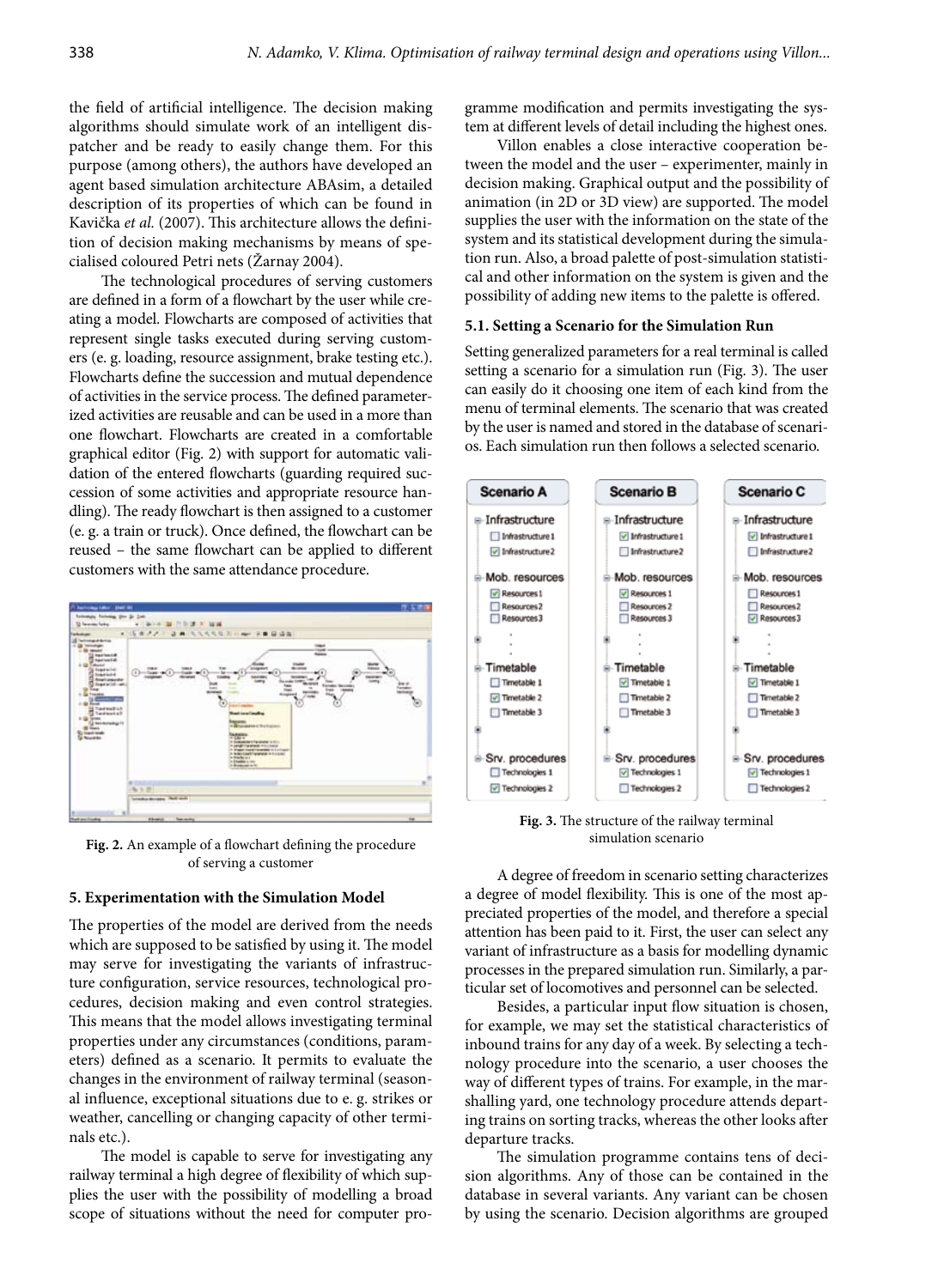with respect to the area they control (e. g. all algorithms for controlling the operation of shunting locomotives belong to the same group). The group as a whole can be selected into the scenario. It means that a strategy of control in an area is chosen (e. g. the strategy of shunting locomotives operation control).

## **5.2. Output from the Simulation Model**

During the simulation run, the animation of all train movements, sets and locomotives as well as the animation of other mobile resources is presented to the user. The user can choose between two or three dimensional view of the scene (Fig. 4).



**Fig. 4.** The example of 3-dimensional and 2-dimensional animation

During the simulation run, the user can follow a 'live' development (change of values) of the selected characteristics in graphic presentation (e. g. the utilization rate of a selected locomotive).

Another type of output information is the overall information retrievable after terminating the simulation run. Therefore, a detailed protocol of simulation is generated during the simulation run. These protocols can be separately processed and information sought can be retrieved from them like statistics and detailed time-dependent reports (called graphical protocols, Fig. 5) on the utilization of resources (locomotives, reception tracks etc.).

Various types of statistics are obtainable from the palette of the pre-defined evaluations. The palette is open for adding new items according to the wish of the user. Reports on the utilization of resources can be produced in graphical presentation either for individual resources or in a consolidated form. Besides, the graphical presentation of simulation results and statistical evaluations is provided in the form of tables, graphs and charts. Villon also offers the chance to export all collected information to the XLS file for further processing using spreadsheet editor.

#### **6. Applications of the Villon tool**

In Chapter 2, the typical problems of infrastructure planning and process control were presented, and thus a simulation technique may be an efficient tool for reaching the required solution. The simulation tool Villon success-



**Fig. 5.** The example of graphical protocol and statistics

fully assisted in finding solutions to the majority of these problems, always with a significant economic profit.

Villon was used, for example, for infrastructure planning and verification of traffic operation in the train set depot in Ulm, Germany. Here, the problem of trackage configuration was complicated by the problems of locating and configurating the individual service modules of the depot (internal and external cleaning station of train sets, fuel supply device, repair and maintenance facilities etc.). Changes in organizing train forming system in Austrian and Swiss railways led to cancelling several small marshalling yards and modernisation and enlargement of greater and more efficient ones. Consequently, the customer flows originally processed in the cancelled stations had to be redirected into the remaining marshalling yards. Villon was used for verifying the suitability and efficiency of the new infrastructure solutions in Linz (Austria), see Kavička *et al.* (1999) and Basel and Lausanne (Switzerland).

Attention was also paid to infrastructural and technological changes connected with traffic operations of passenger railway stations. Villon was successfully applied for investigating planned traffic operations in Prague, Masaryk railway station and Brno (design of a new railway station), both in the Czech Republic as well as in one passenger railway station that belongs to Beijing railway node in the People's Republic of China (Xu *et al.* 2003).

Industrial railways must be flexible enough to be capable to cope with an increase or decrease in company's production which immediately reflects the intensity of transport activities. However, geographical conditions or financial reasons often limit the modification of infrastructure in which the tool Villon was successfully employed and worked towards finding solutions to the problems following the production increase in the companies like pa